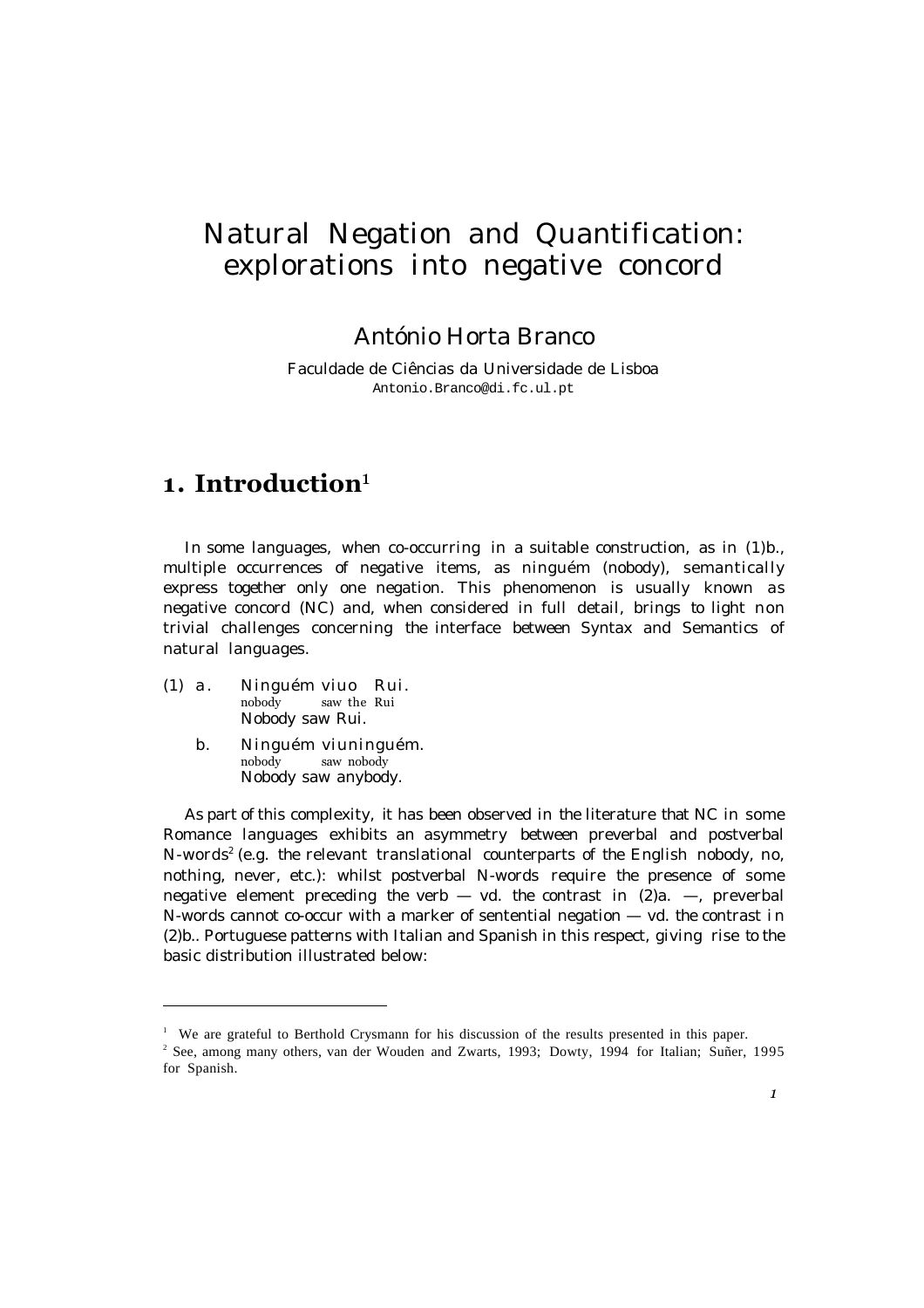- (2) a. O Rui  $*(n\tilde{a}o)$  viuninguém.<br>the Rui not saw nobody not saw nobody Rui didn't see anybody.
	- b. Ninguém (\*não) viuo Rui. nobody not saw the Rui

Within the recent literature, there have been different contributions to resolve this puzzle. These contributions may be seen as falling into one of the following three types of approaches:

• An N-word unambiguously expresses negation, and during syntactic derivation, there happens the merging of multiple "negations" into one (cf. Zanuttini, 1991, Haegeman, 1995, a.o.);

• N-words do not directly express negation, and negative force is conveyed by some non overt operator, without phonetic realization (cf. Ladusaw, 1996, Suñer, 1995, a.o.);

• N-words are lexically ambiguous between a positive existential and a universal negative reading, with syntactic structure restricting the distribution of these two different readings (van der Wouden and Zwarts, 1993, Dowty, 1994, a.o.).

The first two approaches have to assume a certain amount of formal machinery to cancel out or to introduce negative force. This typically involves special purpose constructs to ensure the correct prediction of facts, thus being of limited conceptual insight and weakening the explicative appeal of this sort of approaches. Ambiguity approaches, in turn, in order to perform the task of disambiguation, tend to make use of arbitrary syntactic diacritics in the grammatical geometry in order to anchor the right reading at the right place in the grammatical structure, thus lending this other type of approaches also a limited explanatory appeal.

In this paper, we will try to enhance the interest in the ambiguity-driven approach to NC by uncovering a constraint, independently motivated from the NC facts, which avoids resorting to stipulative disambiguation via arbitrary diacritics.

Using NC in Portuguese as a case-study and adhering to the ambiguity approach rationale, we assume that N-words in this language are lexically ambiguous between, on the one hand, universal negative quantifiers, and on the other hand, positive existentials, in this case with the specific property of being also strong negative polarity items (NPIs).

In what follows, we will argue that the different distribution of the two different readings of N-words, and the concomitant emergence of so-called NC constructions, do not result from the effect of stipulated diacritics: rather, they can be derived from the interplay of independently motivated syntacto-semantic constraints.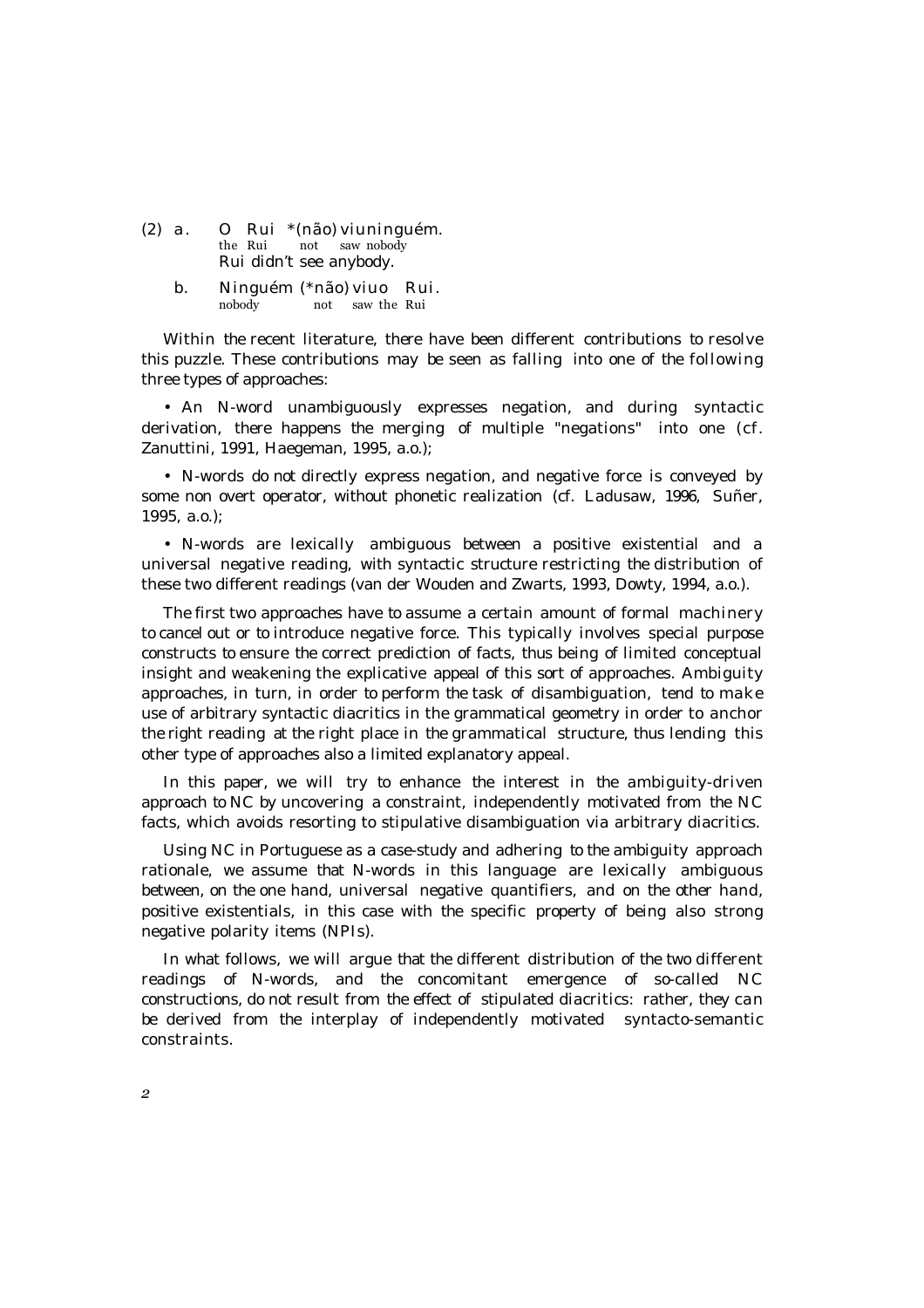One of these constraints has been widely discussed in the literature for several languages and receives thus empirical justification from outside the realm of facts concerning the NC phenomenon: the occurrence of a strong NPI is subject to the usual licensing condition of it being preceded by an anti-additive expression (cf. Zwarts, 1996).<sup>3</sup>

The other constraint we are introducing is also independently justified, as we will argue in the following sections: there is a restriction on a certain formally well defined class of semantic operators which bans these operators to appear in a position linearly preceding negative expressions.

Our goal in this paper is thus twofold. First, we aim at lending empirical justification to the linear precedence constraint between negative expressions and a group of operators, which includes a subclass of quantifiers. Second, we discuss how this constraint together with the usual constraint on strong NPIs and the assumption that N-words are ambiguous in the way referred to above can provide for a wide range of correct empirical predictions with respect to NC, without resorting to stipulative assumptions or constructs.

(i) a. \* Poucos dos estudantes viram *nad*a. few of\_the students saw nothing b . Poucos dos estudantes viram *o que quer que foss*e. few of\_the students saw the what ever that was Few students saw anything.

In (ii), an anti-additive and monotone item, *nenhum estudante* (no student) is able to act as licensor both of a strong NPI, in (ii)a., and a weak NPI, in (ii)b.:

(ii) a. Nenhum estudante viu *nad*a. no student saw nothing

 $\overline{a}$ 

b . Nenhum estudante viu *o que quer que foss*e. no student saw the what ever that was No student saw anything.

<sup>&</sup>lt;sup>3</sup> Evidence that N-words qua NPIs are strong polarity items can be observed in examples like the ones below (see footnote 6 for the definition of anti-additivity). In (i), a monotone decreasing but not anti-additive item, the quantifier *poucos dos estudantes* (few of the students), is unable to act as licensor of N–words, in (i)a., although it acts as licensor of a weak NPI such as *o que quer que fosse* (anything; lit: the what ever that was), in (i)b.: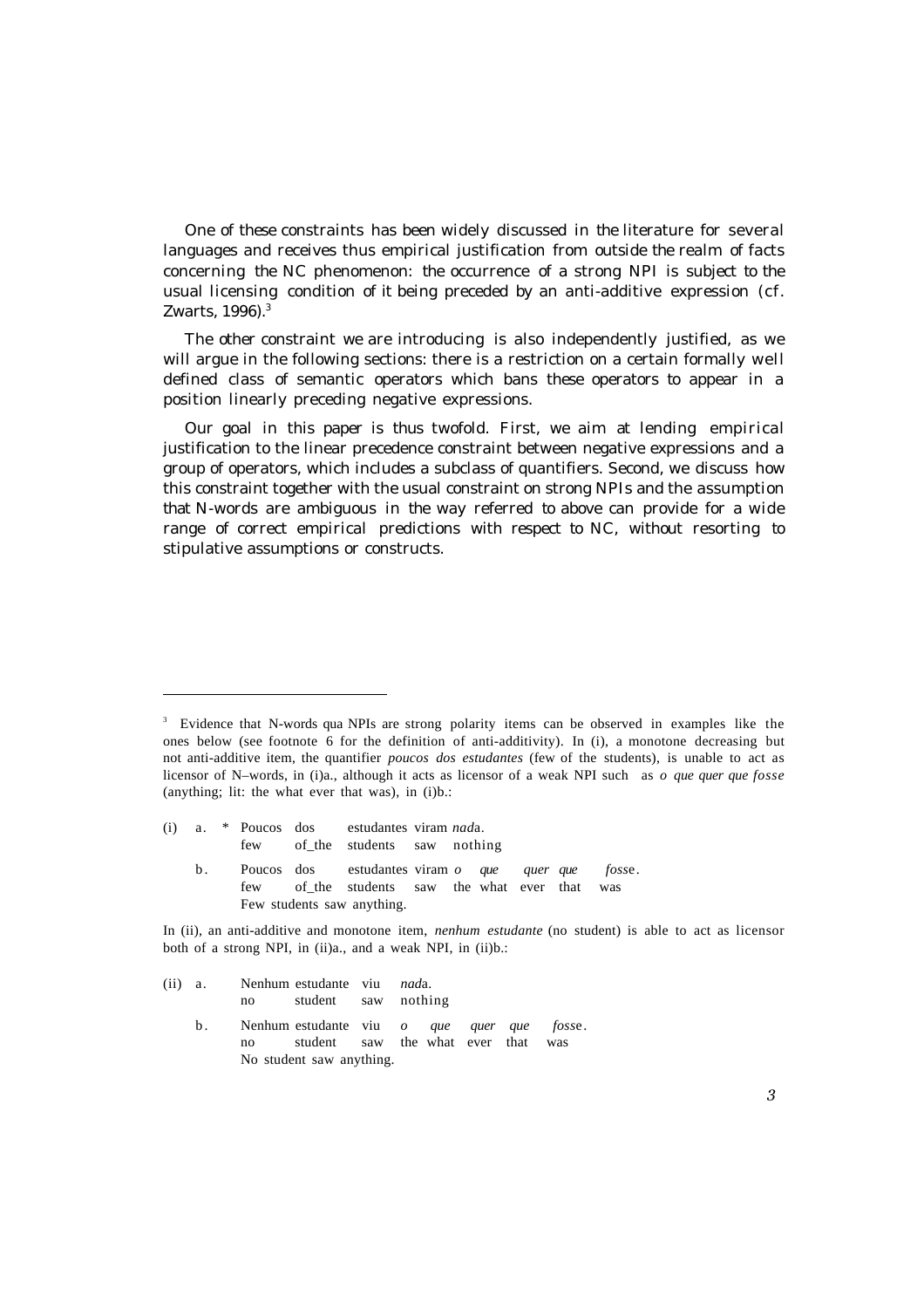### **2. Quantifiers preceding negation**

A first set of empirical observations to be considered concerns the co-occurrence interaction between quantifiers and negation.

Hoeksema (1986:38) reports that not all English determiners can be preceded by not: not every, not many, etc. are grammatical sequences, but \*not several, \*not most, etc. are ungrammatical ones. Interestingly, a similar interaction holds with respect to Portuguese determiners and negation but in a linearly reversed relationship.

In a first rough characterization, contrasts as the ones below can be seen as showing that not all determiners can be part of an NP that precedes the negation adverb não (not) — for ease of reference the determiners in (3) and (4) are grouped in sets we term respectively Sy and Sn.

| (3)      | {Muitos, alguns, vários, a maioria dos, os, n} estudantes não<br>viramo Rui.                                                                 |
|----------|----------------------------------------------------------------------------------------------------------------------------------------------|
|          | the most of the, the, $n$ } students<br>{Many,<br>several,<br>not<br>some.<br>the Rui.<br>saw                                                |
|          | {Many, some, several, most, the, n} students didn't see Rui.                                                                                 |
| $(4)$ a. | * {Todos os, nem todos, poucos dos, cada} estudante(s) não viram/viu<br>Rui.<br>$\Omega$                                                     |
|          | not every, few of the, each student(s)<br>{all the,<br>not<br>saw<br>the Rui                                                                 |
|          | b. ?? {Menos de n, no máximo n} estudantes não viram o Rui.<br>{less than <i>n</i> , at most <i>n</i> }<br>students<br>the Rui<br>not<br>saw |
|          | c. ? Poucos estudantes não viramo Rui.<br>students not saw the Rui<br>few                                                                    |

The hypothesis that this incompatibility between a subgroup of determiners and negation have its root in some semantic universal should be discarded, as in some languages  $-$  e.g. German  $-$  such co-occurrence constraint is not observed:

(5) {Alle, Wenige} Studenten haben Rui nicht gesehen. {every, few} students have Rui not seen {All, Few} students have not seen Rui.

This, however, should not be taken as implying that no semantic generalization exists that sets the determiners in Sy apart from those in Sn. The claim we will argue for below is that such a generalization can be brought to light and that it is based in general semantic properties. Data such as (5) should then be considered as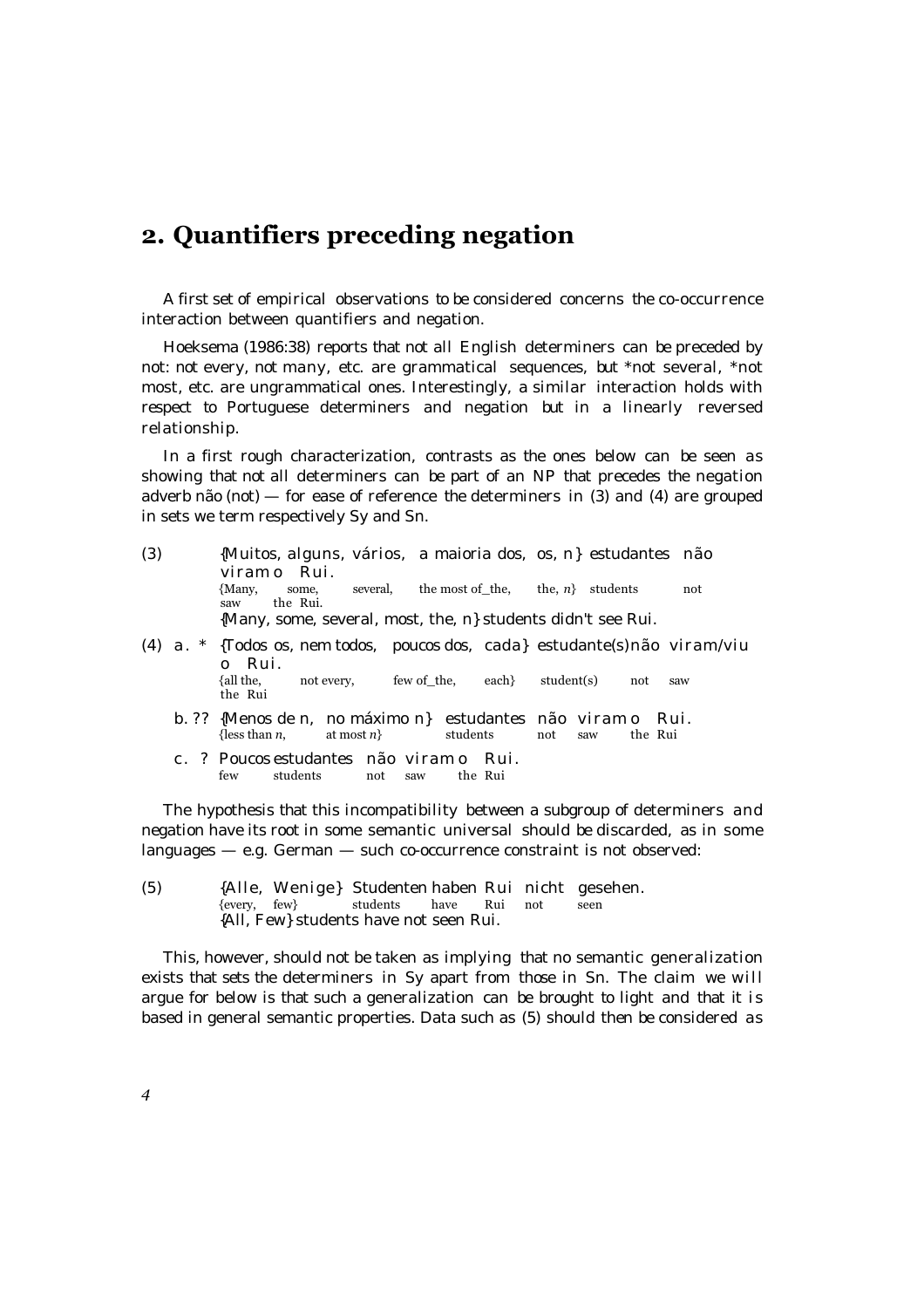showing that this distributional asymmetry of determiners is language specific, possibly being the effect of language parameterization.<sup>4</sup>

### **3. Downward monotonicity**

In order to make apparent the semantic properties possibly underlying the contrasts above, it is worth noticing first that the distinction between sets Sy and Sn does not replicate the distinction between strong and weak determiners. Elements from both Sy and Sn behave as weak determiners, such as alguns (some) and menos de n (less than n) in (6), or as strong determiners, such as a maioria dos (most) and todos os (every) in (7):

| (6) |  | Havia {alguns, menos de n} estudantes na<br>there was {some, less than $n$ } students in the room. |                                         | sala. |         |
|-----|--|----------------------------------------------------------------------------------------------------|-----------------------------------------|-------|---------|
| (7) |  | * Havia {a maioria dos, todos os}<br>there was {the most of the, all the}                          | estudantes na<br>student(s) in the room |       | - sala. |

The distinction between Sy and Sn does not align either with the distinction between cardinal and proportional determiners. The contrast below shows that not all proportional determiners fit into one of our sets Sy or Sn:

| $(8)$ a. |  | {Muitos dos, alguns dos, n dos} estudantes não viram o Rui.<br>$\{$ many of the, some of the, <i>n</i> of the students not saw |                  |         |  | the Rui |
|----------|--|--------------------------------------------------------------------------------------------------------------------------------|------------------|---------|--|---------|
|          |  | b. * Poucos dos estudantes não viram o Rui.<br>few of the                                                                      | students not saw | the Rui |  |         |

If we look at the property of monotonicity, however, a natural grouping seems to emerge. Quantifiers from Sy are either non-monotone or monotone increasing; quantifiers from Sn, i.e. those corresponding to determiners that cannot precede the negation adverb não, are (left or right) monotone decreasing:<sup>5</sup>

 $\overline{a}$ 

 $MON \downarrow (D(A)(B) \wedge B^* \subseteq B) \rightarrow D(A)(B^*)$ 

<sup>4</sup> We are extending our research to other languages. Preliminary results seem to indicate that this distributional constraint may be active also in Dutch.

<sup>&</sup>lt;sup>5</sup> Definition of right monotone decreasing determiners:

Example of a test to check out this property with respect to the nominal determiner *nem todos* (not all), where the denotation of *portugueses* (Portuguese) is a subset of the denotation of *europeus* (European) — for a full discussion of the testing of natural expressions with respect to generalized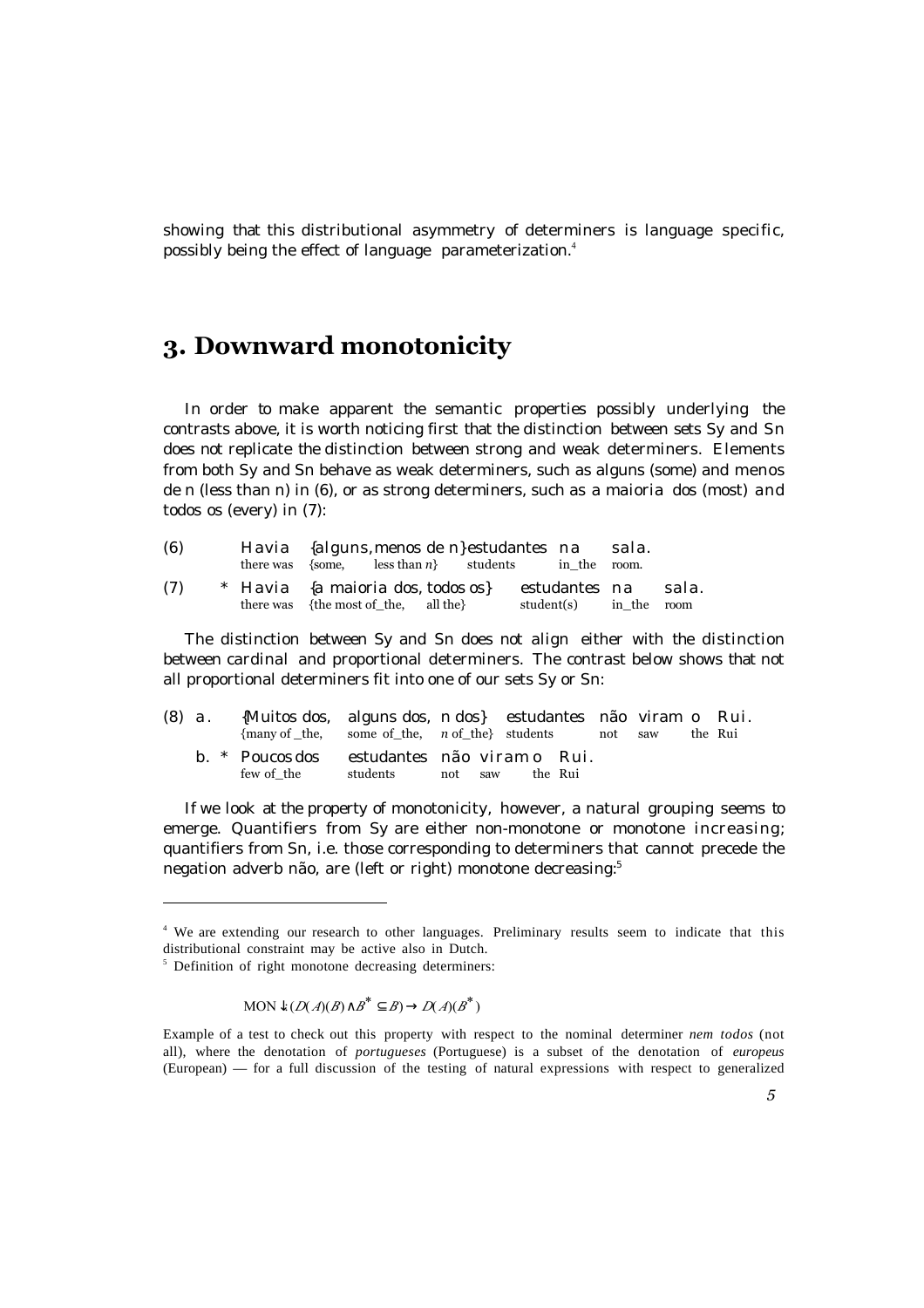|             |             | $\downarrow$ MON | $MON\downarrow$ |         |
|-------------|-------------|------------------|-----------------|---------|
| a maioria   | most        |                  |                 | Sy      |
| muitos      | many        |                  |                 | Sy      |
| alguns      | some        |                  |                 | Sy      |
| n           | n           |                  |                 | Sy      |
| 0           | the         |                  |                 | Sy      |
| todos       | all         | $\ddot{}$        |                 | Sn      |
| cada        | each        | $\ddot{}$        |                 | Sn      |
| nem todos   | not all     |                  | $\ddot{}$       | Sn      |
| poucos      | few         |                  | $^{+}$          | $S_{n}$ |
| menos de n  | less than n | $^{+}$           | $\ddot{}$       | Sn      |
| no máximo n | at most n   | $\ddot{}$        | $^{+}$          | Sn      |

The hypothesis that downward monotonicity is the property at stake receives further empirical support from constructions where the occurrence of the negation adverb is also ruled out by monotone decreasing expressions other than determiners. Importantly, that is what can be observed in the context of examples with the prepositional expression sem (without) or the adverbial nem (not even):

quantifiers properties see Zwarts (1996):

(i) Nem todos os estudantes são europeus.  $\rightarrow$  Nem todos os estudantes são portugueses. not all students are European  $\rightarrow$  not all students are Portuguese

Definition of left monotone decreasing determiners:

 $\downarrow$ MON : $(D(A)(B) \wedge A^* \subseteq A) \rightarrow D(A^*) (B)$ 

Example of a test to check out this property with respect to the nominal determiner *todos* (all):

(ii) Todos os europeus são simpáticos.  $\rightarrow$  Todos os portugueses são simpáticos. all European are kind  $\rightarrow$  all Portuguese are kind

*6*

 $\overline{a}$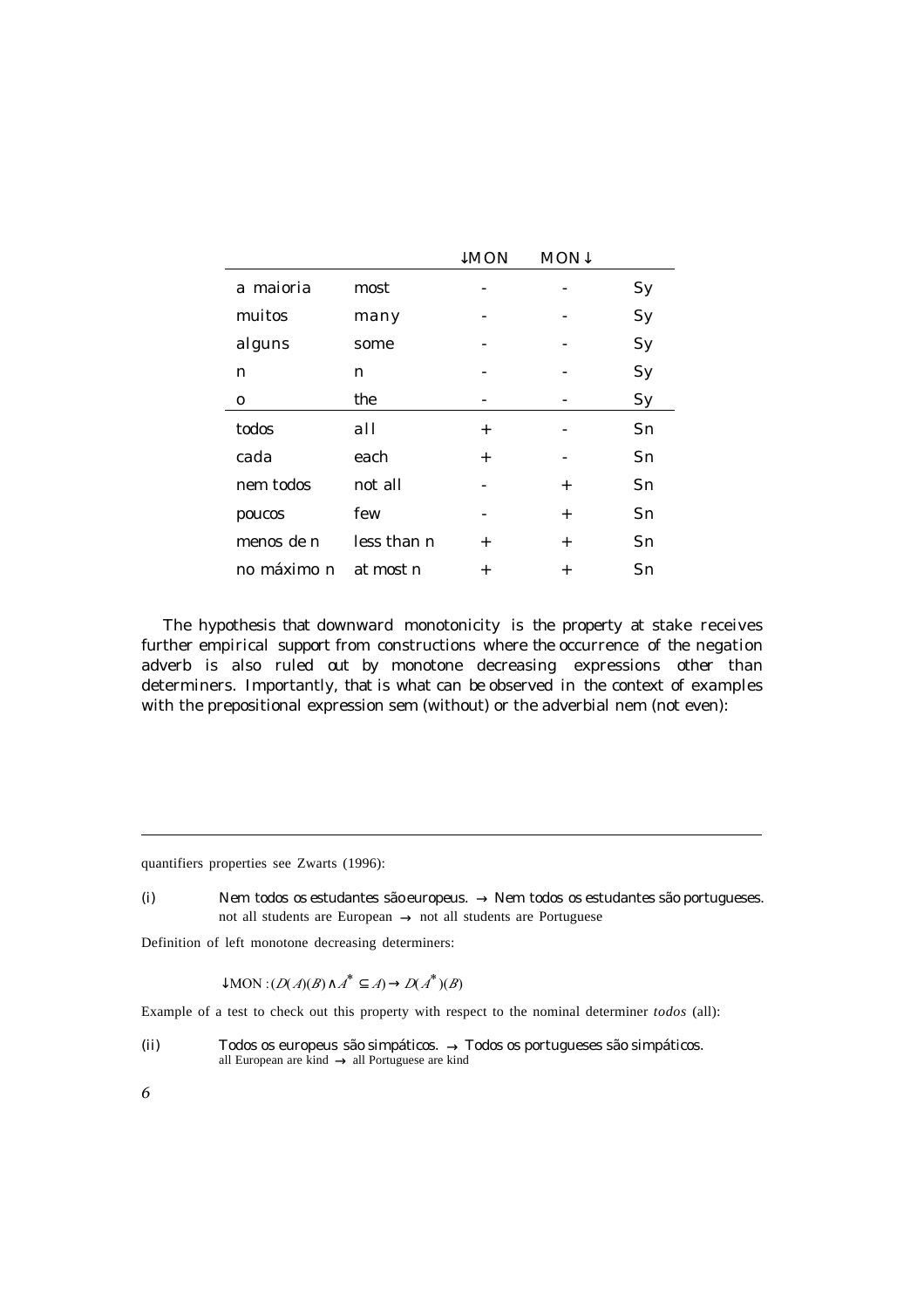- (9) a . O Rui saiu sem  $(*n\tilde{a}o)$  ter visto o Pedro.<br>the Rui left without (not) have seen the Pedro the Rui left without (not) Rui left without having seen Pedro.
	- b. Nem o Pedro (\*não) viu o Rui. not even the Pedro (not) saw the Rui Not even Pedro saw Rui.

### **4. Determiners, negation and proclisis**

In order to strength the empirical justification of the above generalization, it is worth noting that the determiners in Sn form a natural class also with respect to other linguistic phenomena unrelated to NC or to negation.

Verbal pronominal clitics in Portuguese occur typically in an enclitic position, after the verb. In the European variant of this language, however, some specific syntactic environments exist where clitics occur before the verb, in a proclitic position. These contexts have been seen as showing that the distribution of clitics is sensitive to the occurrence of a broad range of constructions and expressions, considered as proclisis triggers, among which one finds a subset of determiners (vd. Madeira, 1992, Martins, 1994, a.o.). For the sake of our study, it is thus of note that, in previous work, Crysmann (1998, 1999) showed that the determiners triggering proclisis can be characterized as  $\downarrow$ MON  $\cup$  MON $\downarrow$ , the set of left or right monotone decreasing determiners, i.e. those appearing in Sn:

| $(10)a$ . | * {Todos os, nem todos, poucos, menos de n, no máximo n} estudantes<br>viram-no.                                           |      |                 |             |          |
|-----------|----------------------------------------------------------------------------------------------------------------------------|------|-----------------|-------------|----------|
|           | $\{all the, \qquad not all,$<br>saw-clitric:him                                                                            | few, | less than $n$ , | at most $n$ | students |
| b.        | $\{Todos os, nem todos, poucos, menos de n, no máxima n\}$ estudantes                                                      |      |                 |             |          |
|           | viram.<br>${all the,$<br>not all,<br>CLITIC:him saw<br>${Every, not every, few, less than n, at most n} students saw him.$ | few, | less than $n$ , | at most $n$ | students |

Like what happens with the interaction with negation, and in opposition to the determiners of Sn, the non-downward monotone determiners, in Sy, are those that occur in the unmarked configuration, as they go along with enclisis: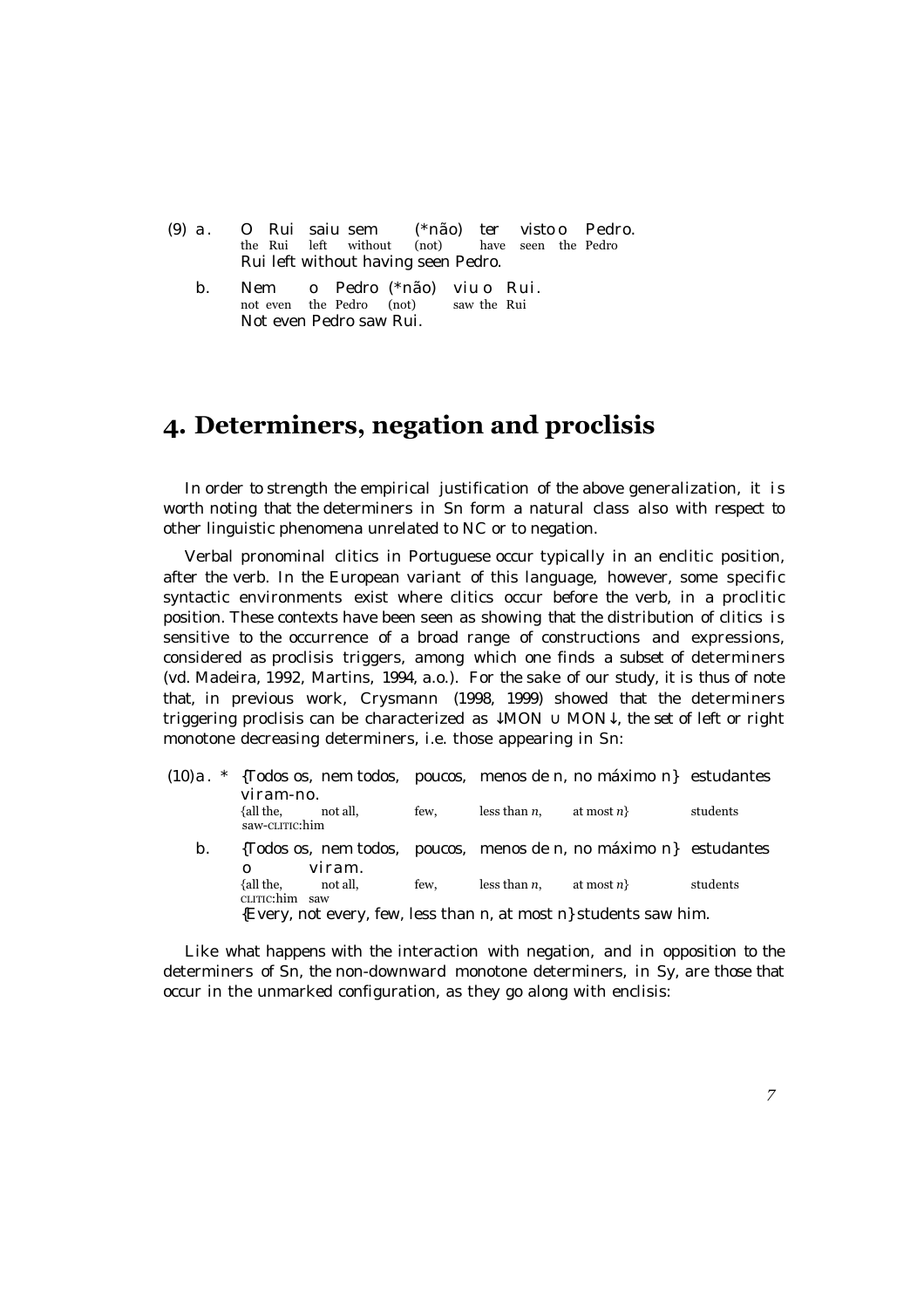(11) a . {Muitos, alguns, vários, a maioria dos, os, n} estudantes viram-no.<br>{many, so: some, several, the most of\_the, the, *n*} students saw -cLITIC:him {Many, some, several, most, the, n} students saw him. b. \* {Muitos, alguns, vários, a maioria dos, os, n} estudantes o viram. {many, some, several, the most of the, the, *n*} students CLITIC:him

Interestingly, the interaction of quantifiers with negation and quantifiers with clitics have yet further similarities, as it will be discussed in the next section.

### **5. A-Quantifiers**

saw

The partitioning of determiners between Sy and Sn regarding proclisis generalizes from nominal determiners to adverbial determiners, or in another terminology, from D- to A-quantifiers: while non-downward monotone A-quantifiers like muitas vezes (many times) or várias vezes (several times) do not trigger proclisis, the opposite is true for downward monotone A-quantifiers like sempre (always) or poucas vezes (seldom):

|    | {often, | (12) a. {Muitas vezes, várias vezes} elas viram-no.<br>sometimes between the saw-curric: him |  |                                       |  |
|----|---------|----------------------------------------------------------------------------------------------|--|---------------------------------------|--|
|    | {often, | b. * {Muitas vezes, várias vezes} elas o viram.                                              |  | sometimes between the curric: him saw |  |
|    |         | $(13)$ a. * {Sempre, poucas vezes} elas viram-no.<br>{always, few times} they saw-clitic:him |  |                                       |  |
| b. |         | {Sempre, poucas vezes} elas o viram.<br>{always, few times} they curric:him saw              |  |                                       |  |

Likewise, an analogous constraint can be observed for the interaction with negation. The contrast above is replicated below, where downward monotone A-quantifiers cannot precede negation:

(14) O Rui {muitas, algumas, a maioria das, n} vezes não viu o Pedro. the Rui  $\{$ many, some, the most of the,  $n\}$  times not saw the Pedro Rui didn't see Pedro {many, some, most, n} times.

*8*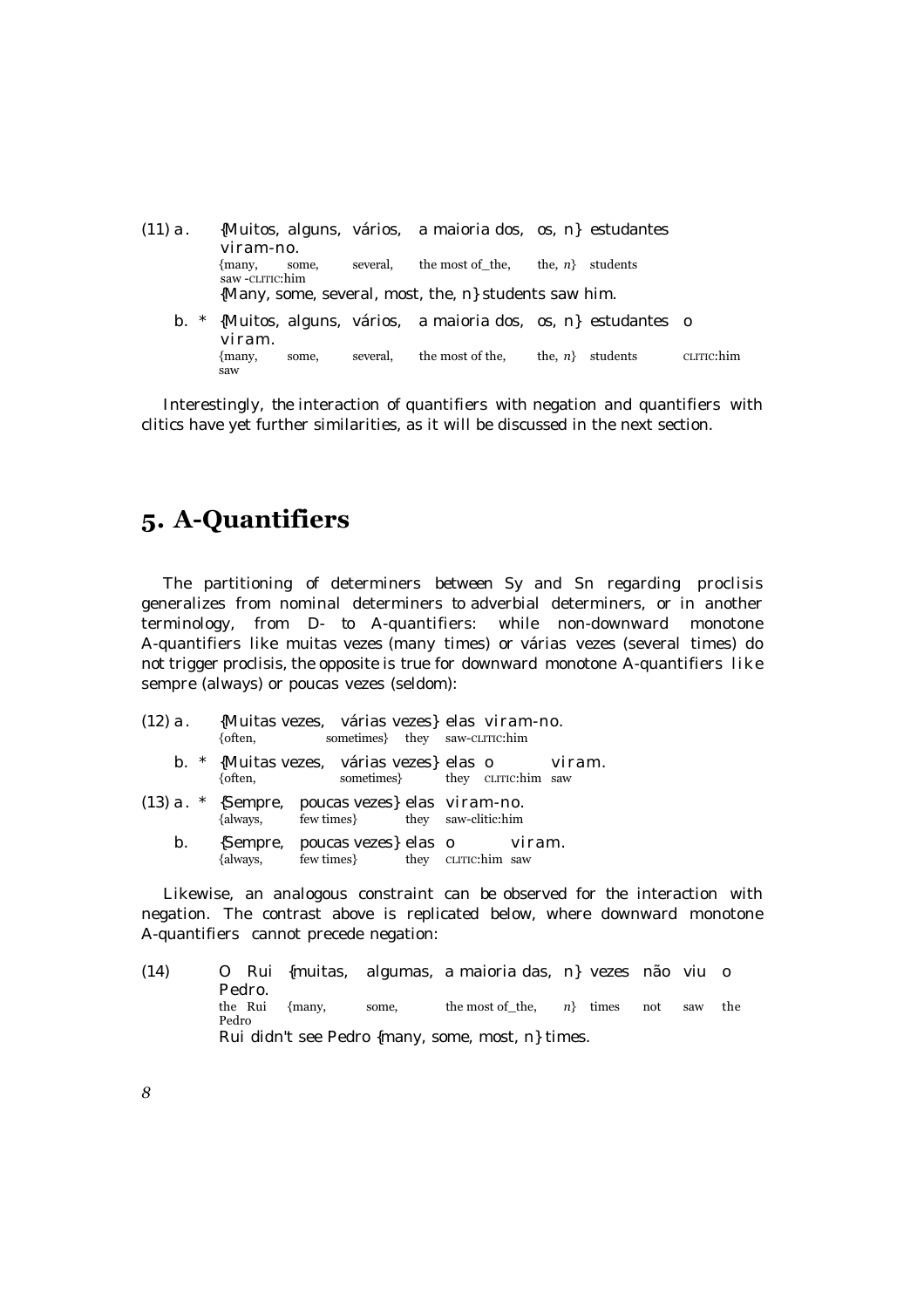|                            |          | (15) a. * O Rui {sempre, nem sempre, poucas das vezes} não viu o                               |                  |               |     |     |
|----------------------------|----------|------------------------------------------------------------------------------------------------|------------------|---------------|-----|-----|
| Pedro.<br>the Rui<br>Pedro | {always, | not always,                                                                                    | few of the times | not           | saw | the |
|                            |          | b. ?? O Rui menos de n vezes não viu o Pedro.<br>the Rui less than $n$ times not saw the Pedro |                  |               |     |     |
|                            |          | c. ? O Rui {poucas, no máximo n} vezes não viu o Pedro.<br>the Rui ${few$ , at most $n$ times  | not              | saw the Pedro |     |     |

## **6. Linear precedence and scope**

The data on clitic distribution show that proclisis triggering is operative under linear precedence, irrespective of the scope relationship between quantifiers and the clitic. Constructions with subject extraposition, as in (16), or D-quantifier float, as in (17), lend empirical support to this fact. When a monotone decreasing Dquantifier from Sn occurs after the clitic, it loses its ability to trigger proclisis:

| (16) a.        | Cumprimentaram-no todos os estudantes.<br>greeted-curric:him<br>all the students<br>All students greeted him. |
|----------------|---------------------------------------------------------------------------------------------------------------|
|                | b. * O cumprimentaram todos os estudantes.<br>CLITIC:him greeted<br>all the students                          |
| (17)a.         | Os estudantes telefonaram-lhe todos.<br>the students bhoned-curric: to him all<br>All students phoned him.    |
| $\mathbf{b}$ . | telefonaram todos.<br>* Os estudantes lhe<br>the students curric: to.him called<br>all                        |
|                |                                                                                                               |

Constructions with A-quantifiers exhibit the same pattern as above, thus reinforcing the empirical argument for the critical importance of linear precedence in the interaction of quantifiers with proclisis:

|  | (18) a. Eles telefonaram-lhe sempre. |  |
|--|--------------------------------------|--|
|  | they phoned-clifficito him always    |  |
|  | They always phoned him.              |  |

|  | b. * Eles lhe |                            | telefonaram sempre. |        |
|--|---------------|----------------------------|---------------------|--------|
|  |               | they CLITIC: to him phoned |                     | always |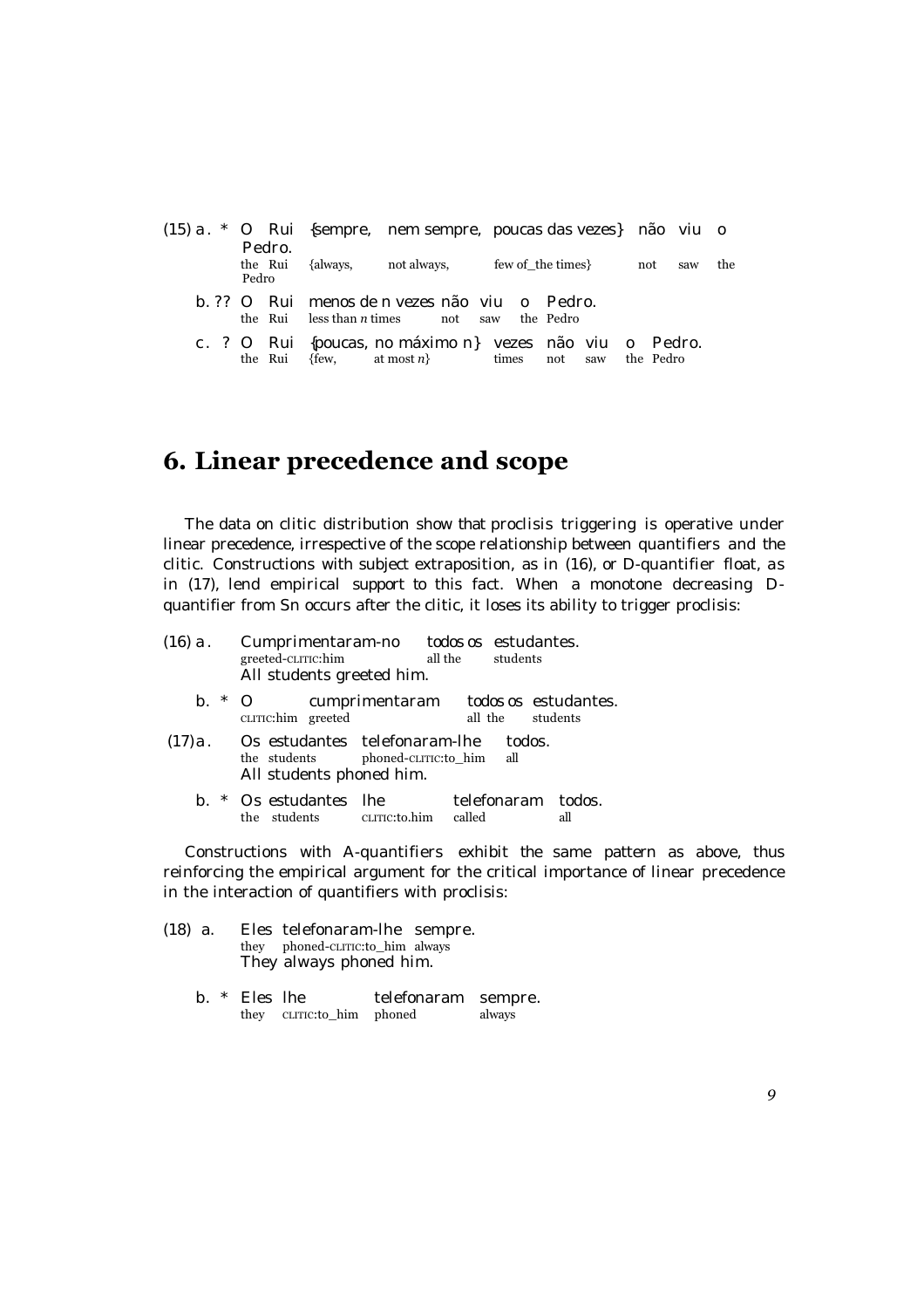Likewise, linear precedence appears as a critical factor for the interaction between quantifiers and negation. In subject extraposition constructions, as in (19), or sentences with quantifier float, as in (20), the incompatibility between monotone decreasing D-quantifiers and negation is not operative if the former occur after the negation adverb:

| (19) a. | Não viram o Rui todos os estudantes.<br>not saw the Rui all the students                                                   |
|---------|----------------------------------------------------------------------------------------------------------------------------|
|         | No student saw Rui./Not every student saw Rui.                                                                             |
|         | b. * Todos os estudantes não viram o Rui.<br>all the students not saw the Rui                                              |
| (20)    | Os estudantes não viram todos o Rui.<br>the students not saw all the Rui<br>No student saw Rui./Not every student saw Rui. |

Again, the parallelism between proclisis and negation can be observed with respect to A-quantifiers. Only when the adverb sempre (always) — with the temporal reading — occurs before the negation adverb, the co-occurrence restriction applies:

|                | (21) a. * Sempre os estudantes não viram o Rui.<br>always the students not saw the Rui<br>%The students didn't always see Rui./%The students never saw Rui. |
|----------------|-------------------------------------------------------------------------------------------------------------------------------------------------------------|
| $\mathbf{b}$ . | Os estudantes não viram o Rui sempre.<br>the students on the Rui always<br>The students didn't always see Rui./The students never saw Rui.                  |

Note that both the postverbal subject NP in (19)a., as well as the postverbal floating quantifier in (20), may take either wide or narrow scope with respect to negation. The same appears to hold for the postverbal adverbial in (21)a.. We can therefore discard differences in scope properties as a potential source of explanation for the contraint between downward monotone operators and negation. Instead, the data below show that such constraint is operative on the basis of a linear precedence relationship between the operator and the negation adverb.

#### **7. Anti-additive operators**

In the previous sections, the incompatibility of D-quantifiers with negation was shown to generalize to other sort of expressions that exhibit the same kind of incompatibility, namely prepositions such as sem (without), adverbs such as nem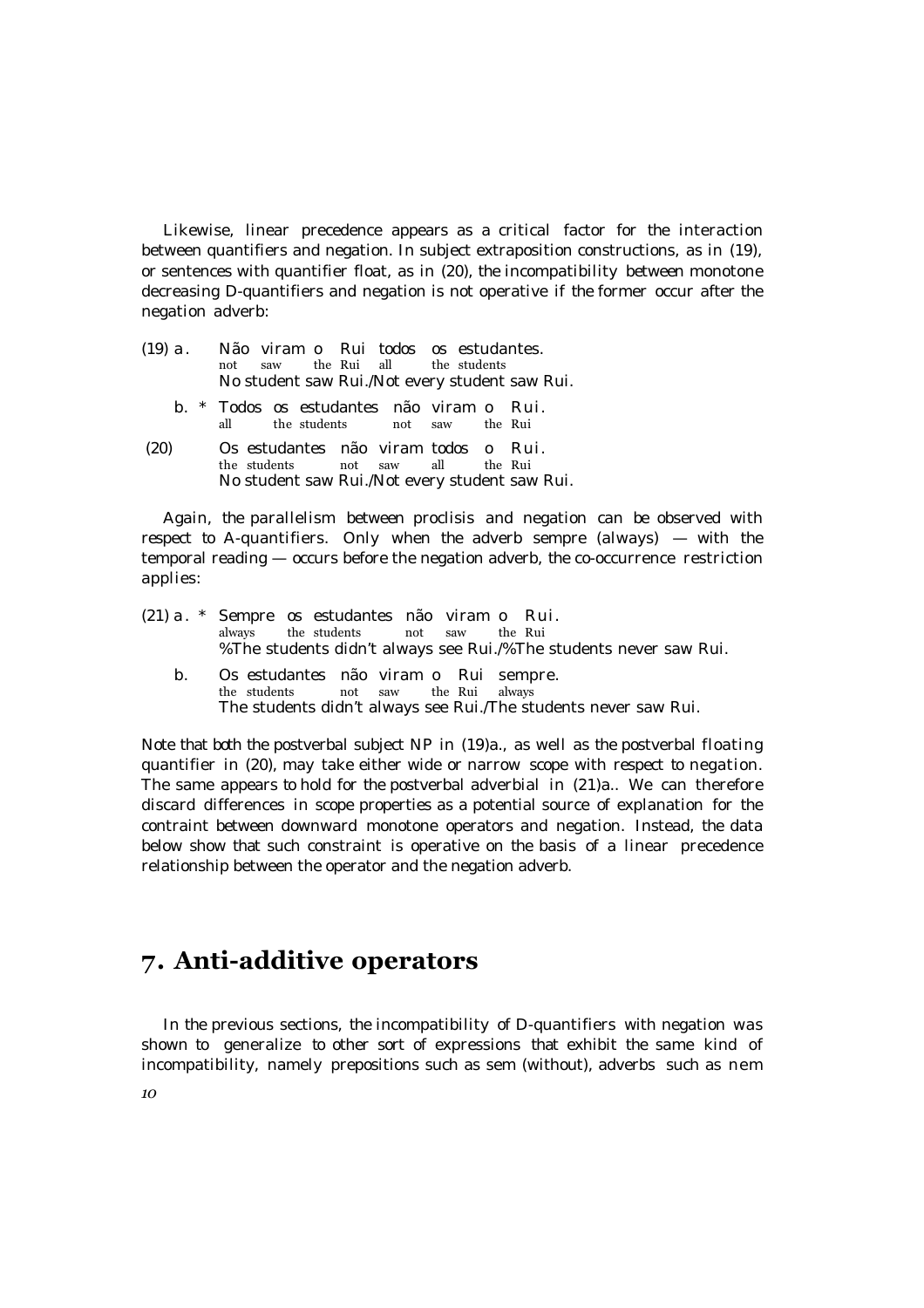(not even) or A-quantifiers such as sempre (always). These expressions have in common that they are all monotone decreasing and cannot precede negation.

We will focus now on the other side of this linear precedence constraint. In order to uncover their formal properties, we will examine expressions that cannot follow monotone decreasing operators.

The contrasts below illustrate that the constraint at stake is not restricted to the negation adverb não (not). It extends to other negative expressions, such as ninguém (no one), nenhum (no), or nunca (never):

|    | {always, few times}                                                | (22) a. * {Sempre, Poucas vezes} ninguém viu o Rui.<br>nobody<br>saw the Rui |  |
|----|--------------------------------------------------------------------|------------------------------------------------------------------------------|--|
| b. | nobody saw {always, few times}<br>Nobody saw Rui {always, seldom}. | Ninguém viu {sempre, poucas vezes} o Rui.<br>the Rui                         |  |
|    |                                                                    | (23) a. * {Todos os, Poucos dos} estudantes nunca tinham visto o Rui.        |  |

- {all the, few of the} students never had seen the Rui
	- b. Nunca {todos os, [?]poucos dos} estudantes tinham visto o Rui. never {all the, few of the} students had seen the Rui Never {all, few} students had seen Rui.

Like in the contrasts of the previous sections with respect to não (not), these other negative expressions can precede monotone decreasing items but cannot be preceded by them. Accordingly, this restriction cannot be assigned to the fact that these negative items are monotone decreasing expression, as in such case the examples b. above would have to be also ungrammatical.

What seem thus to be common to the expressions not, no, nobody, never is the fact that they are negative. Looking at the hierarchy of negative expressions studied i n Zwarts, 1996, it turns out that the formal property common to all of them and yet distinctive with regards to other items is their being (right) anti-additive.<sup>6</sup>

 $\overline{a}$ 

<sup>6</sup> Definition of right anti-additivity:

ANTI - ADD $\downarrow : D(A)(B \vee B') \leftrightarrow D(A)(B')$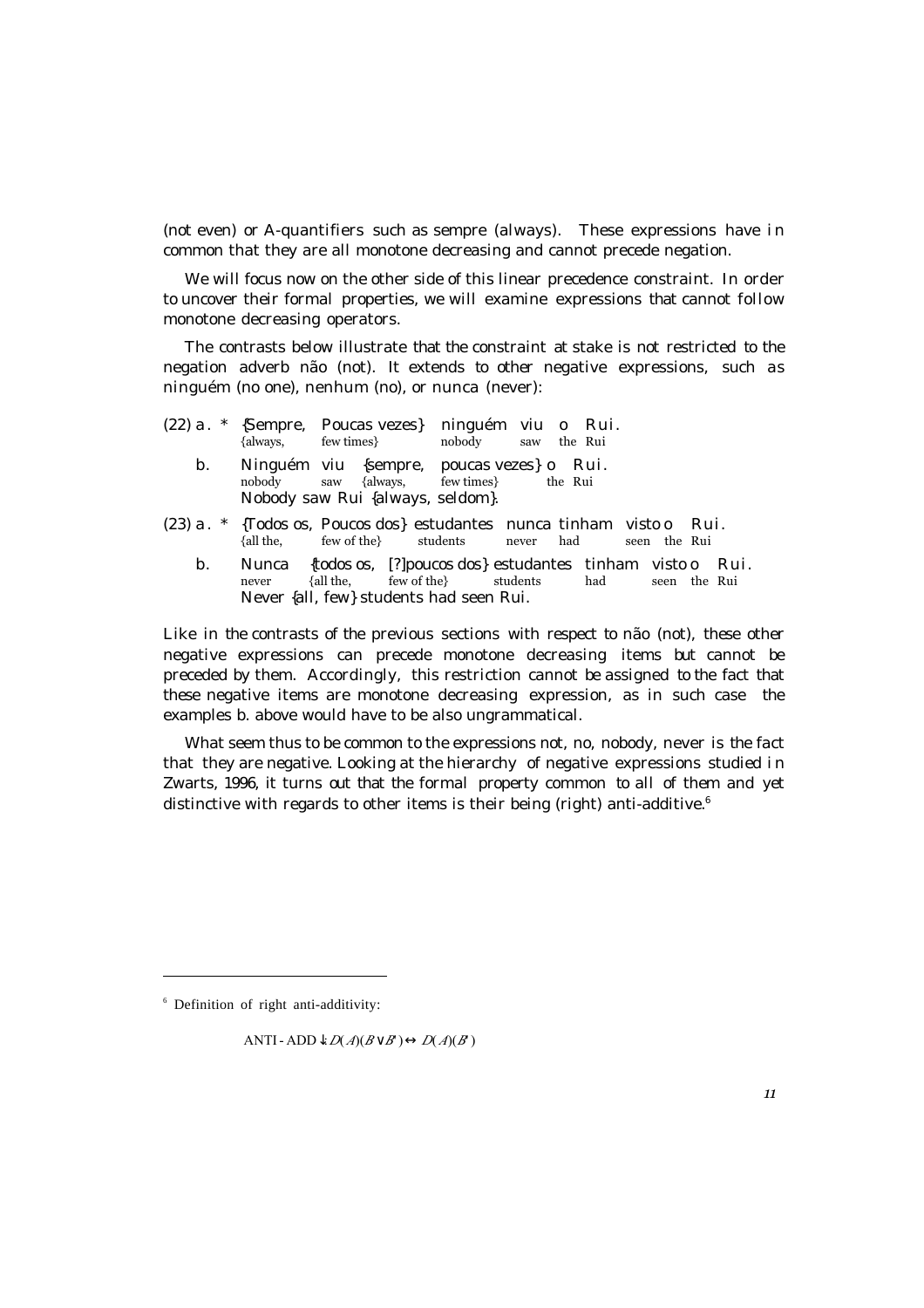### **8. Negative concord and more**

Taking into account the generalization above, motivated independently of NC constructions in the previous sections, it is possible to provide now a principled explanation for a broad range of data, including NC facts, under the approach that N-words are ambiguous.

In (1) and (2)b., repeated below, the NPI reading lexically associated with the N word ninguém (nobody) occurring in pre-verbal position is not licensed by any preceding licensor. Hence, in these constructions, this occurrence of this N-word is restricted to express negation, as unequivocally shown by (1)a.. Accordingly, despite their lexical ambiguity, only the negative quantifier reading can be contributed by them in these occurrences.

- (1) a. Ninguém viu o Rui. saw the Rui Nobody saw Rui.
	- b. Ninguém viu ninguém. nobody saw nobody Nobody saw anybody.
- (2) a. O Rui \*(não) viuninguém.  $(not)$  saw nobody Rui didn't see anybody (anytime).
	- b. Ninguém (\*não) viuo Rui.<br>nobody (not) saw the Rui saw the Rui

Given the first occurring, preverbal N-word is a universal negative quantifier, it is then a monotone decreasing expression. Accordingly, the ungrammaticality in (2)b. can simply be traced to the general linear constraint banning monotone decreasing operators linearly preceding an anti-additive operator, such as the negation adverb.

Turning to the case of multiple concordant terms, as in (1)b. and (2)a., we see that this linear constraint precludes the postverbal N-word to express negative force: Its negative reading is not allowed by the linear constraint given it is preceded by a downward monotone operator, namely the pre-verbal ninguém (nobody) in (1)b., and the adverb não (not) in (2)a.. Still, the other reading of these post-verbal N-words, as (positive existential) NPIs, is licensed. Given that the first occurring N-word in (1)b. can only be a negative quantifier there, either this first N-word i n (1)b. or the negation adverb in (2)a. act as licensors of strong NPIs.

Examples (1)b. and (2)a. exemplifies thus why in this type of constructions with multiple concordant terms negation is expressed only once: (i) in the absence of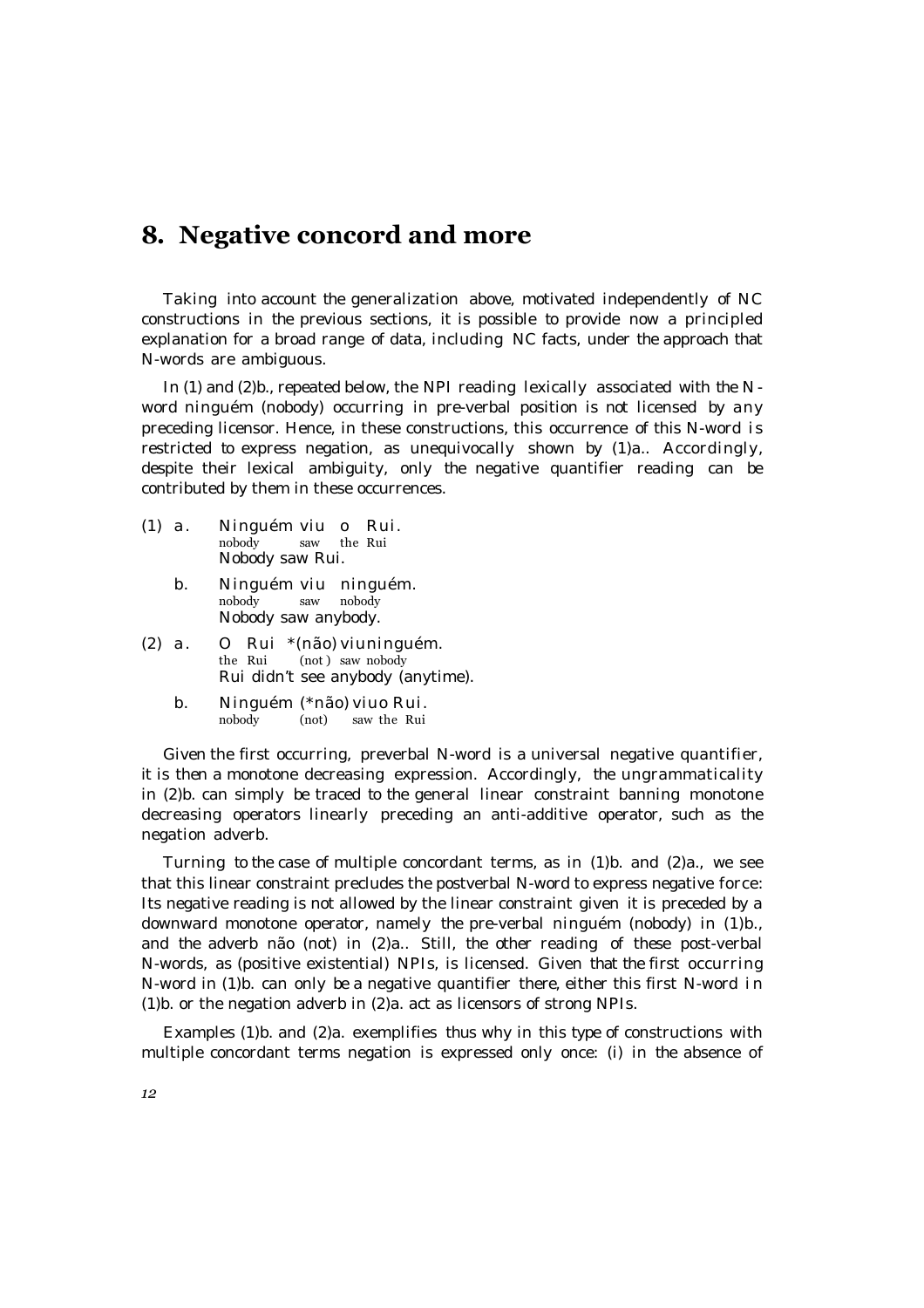suitable NPI licensors, N-words occurring first can enter the construction only under the negative quantifier reading; (ii) for N-words occurring after the first N-word or after the negation adverb, the inverse situation holds: the preceding N-words or the negation adverb act as licensors of their NPI reading while at same time blocking their negative quantifier reading.

Identical explanation follows directly for other constructions where more than two concordant terms occur, as in the following example:

(24) Nem nunca ninguém nada viu que pudesse incriminar o Rui. not never nobody nothing saw that might incriminate the Rui It is not the case that anyone has ever seen anything that might incriminate Rui.

Finally, the approach we sketched in this paper helps to explain other facts not restricted to the realm of negative concord. In (23)a., repeated below, we see a case where both the negative quantifier reading of an N-word is banned and its NPI reading is not licensed. Given todos (all) and poucos (few) are (left) downward monotone, they preclude the negative quantifier reading of nunca (never) of entering the grammatical construction; however, given they are not anti-additive, their failure to qualify as strong NPI licensors also preclude an NPI reading for nunca (never). Consequently the construction is ungrammatical:

|  |          |                                                                   | (23) a. * {Todos os, Poucos dos} estudantes nunca tinham visto o Rui.<br>{all the, few of the students never had seen the Rui |                    |  |  |  |  |
|--|----------|-------------------------------------------------------------------|-------------------------------------------------------------------------------------------------------------------------------|--------------------|--|--|--|--|
|  | {always, | (22) a. * {Sempre, Poucas vezes} ninguém viu o Rui.<br>few times} |                                                                                                                               | nobody saw the Rui |  |  |  |  |

The data in (22)a. shows a similar effect with the only difference that the relative linear order of the D- and A-quantifiers is reversed.

#### **9. Conclusions and future research**

In this paper we analyzed a set of data we interpret as supporting the generalization that there is a constraint banning downward monotone operators from linearly preceding anti-additive operators. When this constraint is taken into account concomitantly with the assumption that Portuguese N-words are ambiguous between a universal negative and a positive existential reading, a neat and straightforward explanation can be provided for a wide range of puzzling data,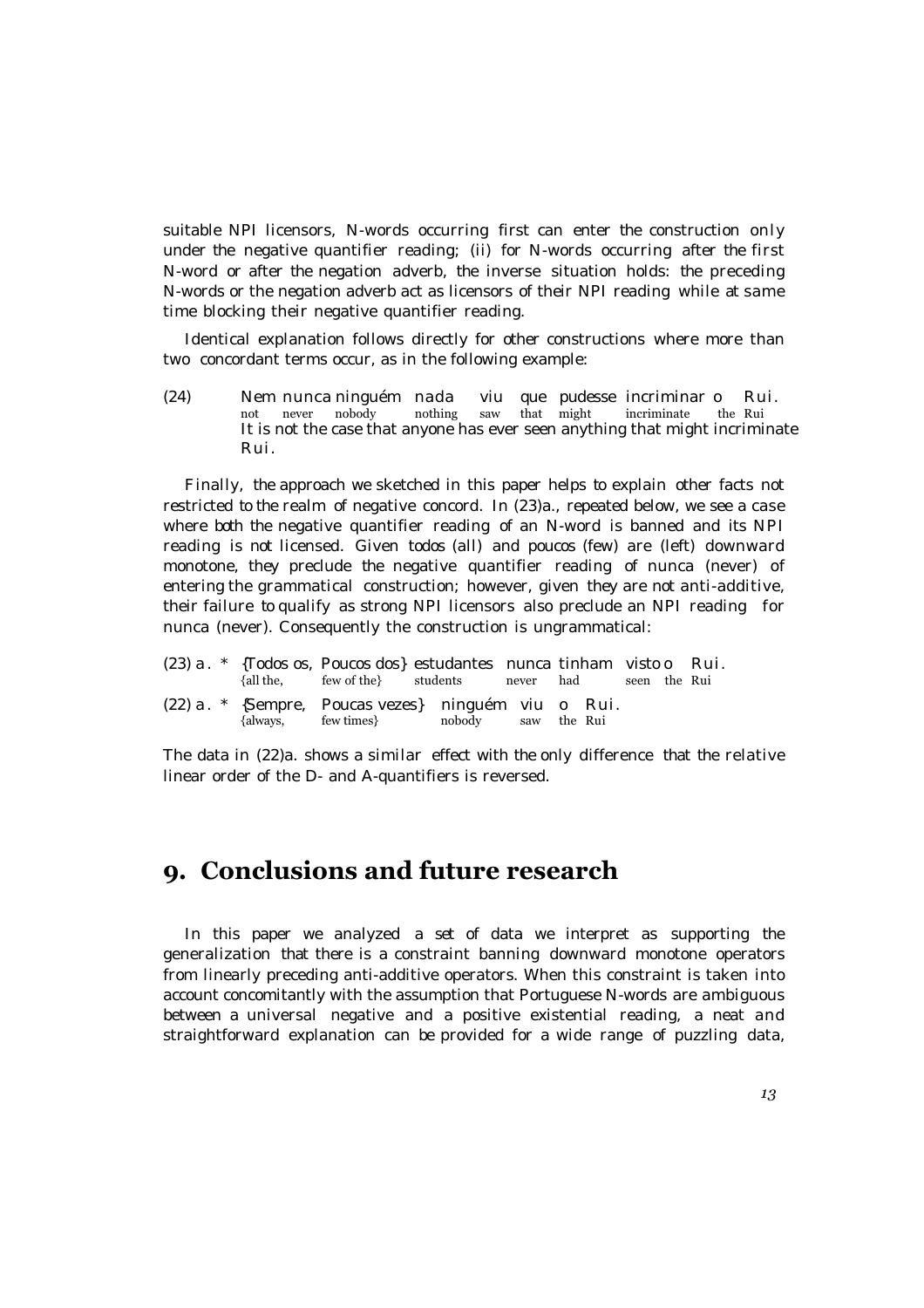including many cases of what has been termed in the literature as negative concord constructions.

The results presented here are a first step in exploring other details and the importance of the constraint now uncovered. We are now working on providing a formal account of the data discussed above in the grammatical framework of Headdriven Phrase Structure Grammar, extended with a Minimal Recursion Semantics setup for semantic representation. In the future we are interest in examining a larger set of data, and in particular to use textual databases to check the data used in this paper. We plan also to address a specific case of negative concord construction, namely the impossibility of having postverbal non concordant N-words, and how the explanation found for the other cases of negative concord in this paper can be extended in order to cover also this requirement. Examining other languages with some variant of NC, and check if the constraint now uncovered also holds in those languages will also be another major focus of inquiry in future research.

#### **References**

- Crysmann, B. (1998), "The conspiracy of quantification and linear precedence i n European Portuguese proclisis," Proceedings of the Eastern States Conference on Linguistics (ESCOL '97), Yale University, CLC publications, Ithaca.
- Crysmann, B. (1999), "Licensing proclisis in European Portuguese," in F. Corblin, C. Dobrovie-Sorin and J.-M. Marandin, eds., Empirical Issues in Formal Syntax and Semantics. Selected papers from the Colloque de Syntaxe et de Sémantique de Paris (CSSP 1997), pp. 255–276, The Hague, Thesus.
- Dowty, D. (1994), "The role of negative polarity and concord marking in natural language reasoning," in M. Harvey and L. Santelmann, eds., SALT IV: Proceedings of the Fourth Conference on Semantics and Linguistic Theory, pp. 114–144, Ithaca, NY, Cornell University.
- Haegeman, L. (1995), The Syntax of Negation, Cambridge University Press, Cambridge.
- Hoeksema, J. (1986), "Monotonicity phenomena and natural language," Linguistic Analysis 16(1–2), 25–40.